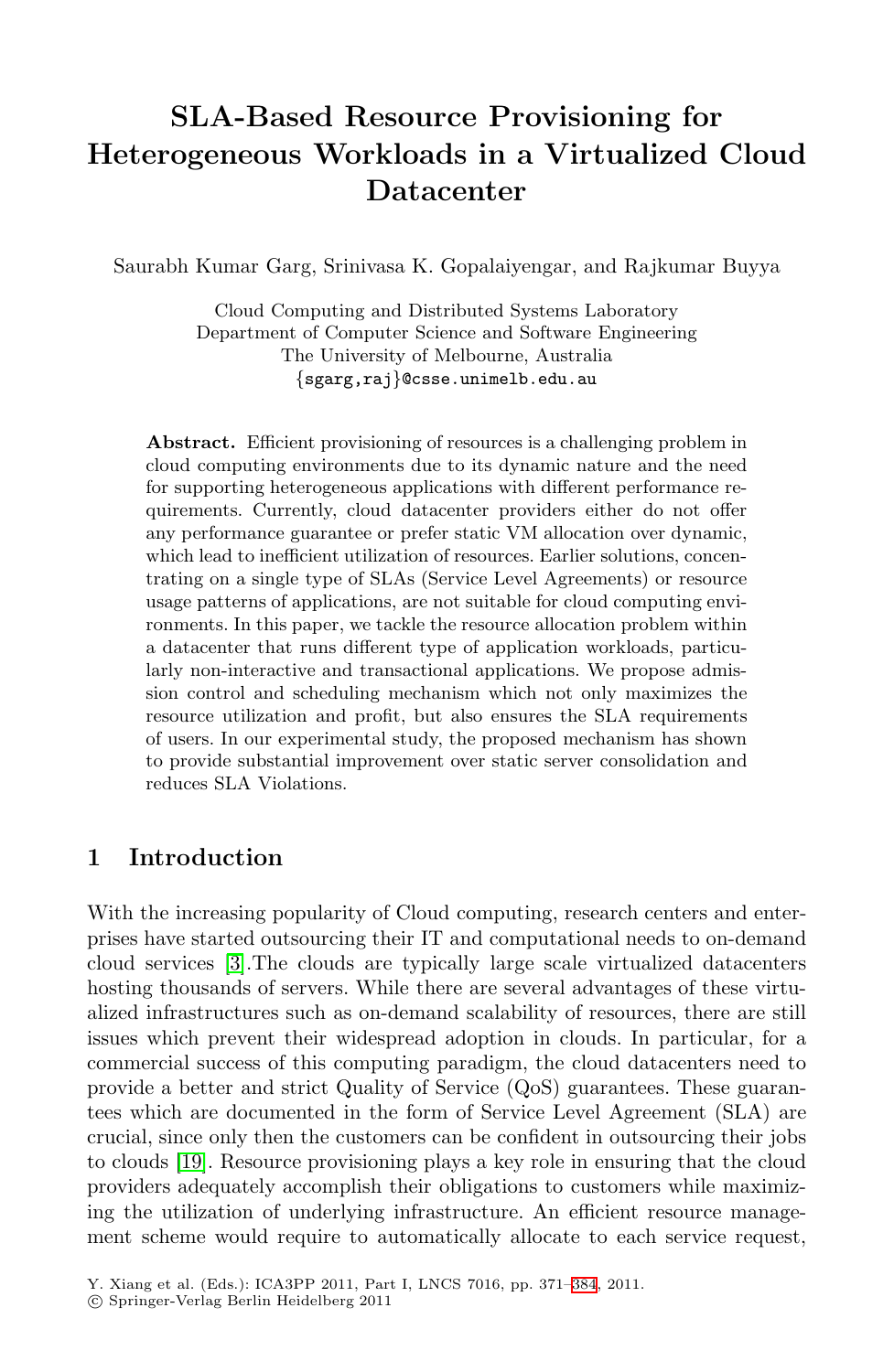the minimal resources needed for acceptable fulfillment of SLAs, leaving the surplus resources free to deploy more virtual machines. The provisioning choices must adapt to changes in load as they occur, and respond gracefully to unanticipated demand surges. For these reasons, partitioning the datacenter resources among the various hosted applications automatically is a challenging task. Current cloud datacenters hosts a wider range of applications with different SLA requirements[\[12\]](#page-13-3). The intrinsic differences among these different workloads further make the resource provisioning a challenging task [\[15\]](#page-13-4). First, the SLA requirements of different applications are different. The transactional applications require response time and throughput guarantee, while non-interactive batch job concerns performance (e.g. completion times). Second, the resource demand of transactional applications such as Web application tend to be highly unpredictable and busty in nature[\[4\]](#page-13-5), while of batch jobs can be predicted to a higher degree[\[14\]](#page-13-6). Hence, the satisfaction of complex and different requirements of all applications makes the goal of utilization maximization while meeting different types of SLAs far from trivial.

Traditionally, to meet SLA requirements, over-provisioning of resources to meet worst case demand are used. However, since servers operate most of the time at very low utilization level, it leads to waste of resources in non-peak times. This over-provisioning of resources results in extra maintenance costs including server cooling and administration [\[8\]](#page-13-7). Many researchers tried to address these issues by dynamic provisioning of resources using virtualization, but they focused mainly on scheduling based on one specific type of SLA or application type such as transactional workload. Even though computationally intensive applications are increasingly becoming the part of enterprise datacenter, still research with mixed types of applications having different SLAs is in infancy. Today, most of the datacenters run different types of applications on separate VMs without any awareness of their different SLA requirements such as deadline, which may result in resource under-utilization and management complexity.

Therefore, in this paper, we present a novel dynamic resource management strategy that not only maximizes the utilization by sharing resources among multiple concurrent applications owned by different users, but also considers SLAs of different types. We handle scheduling of two types of applications i.e., compute intensive non-interactive jobs and transactional applications, each having different types of SLA requirements and specifications. Our strategy makes dynamic placement decisions to respond to the changes in transactional workload, and also considers the SLA penalties for making future decisions. To schedule batch jobs, our proposed resource provisioning mechanism predicts the future resource availability and schedules the jobs by stealing CPU cycles, which are unutilized by the transactional applications.

# **2 Related Work**

In this section, we compare our work with the most relevant ones. Meng et al. [\[9\]](#page-13-8) proposed a joint-VM provisioning and borrowing approach by exploiting the statistical multiplexing among the workload patterns. Zhang et al. [\[20\]](#page-13-9) designed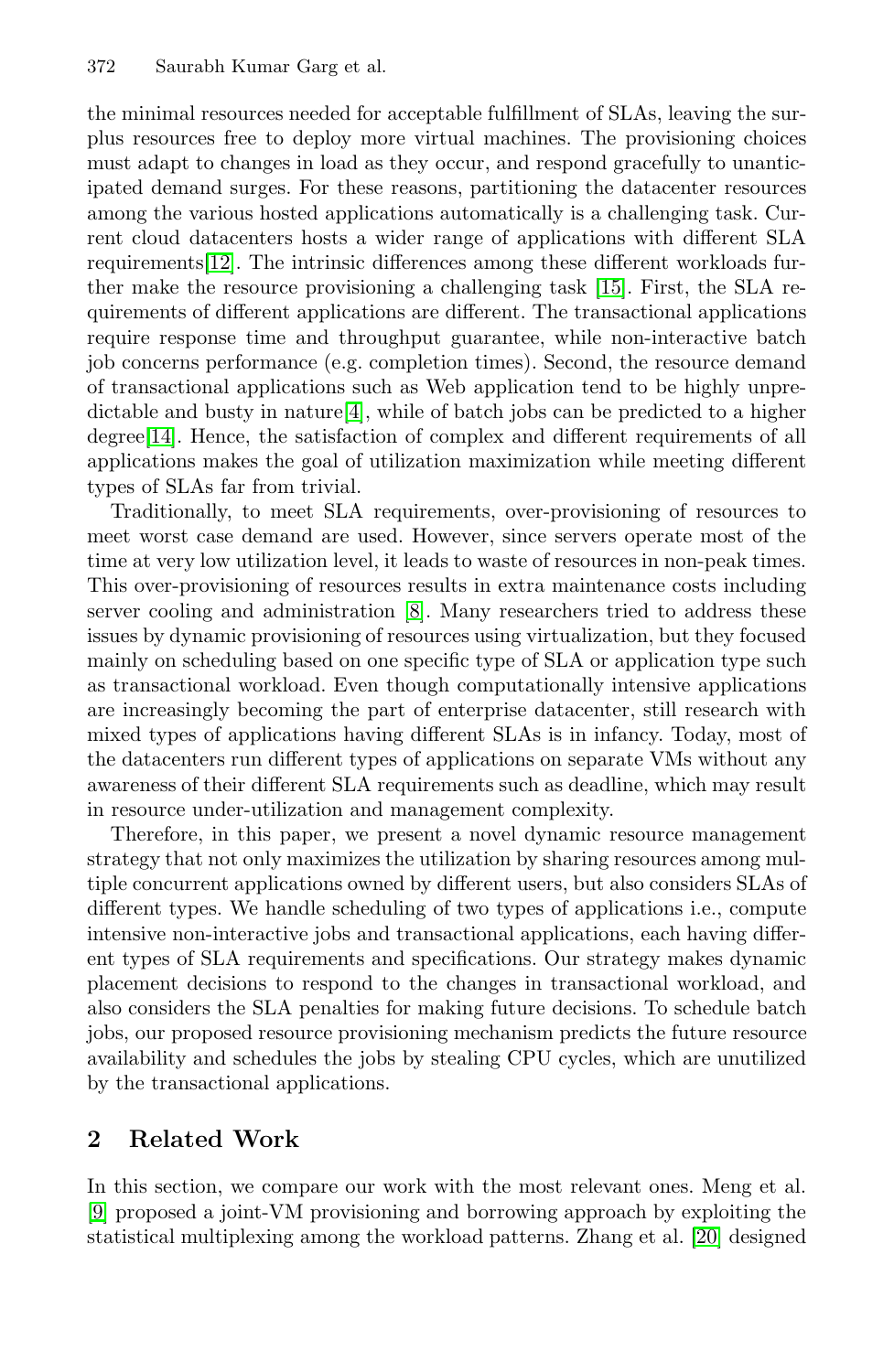an approach to quickly reassign the resources for a virtualized utility computing platform using ghost virtual machines (VMs). These works concentrate on fixed number of VMs, while we have considered variable amount of incoming workload. Vijayaraghavan and Jennifer [\[16\]](#page-13-10) focussed on the analysis and resource provisioning for the datacenters's management workloads which have considerable network and disk I/O requirements. Singh et al. [\[13\]](#page-13-11) argue that the workload in internet applications is non-stationary and consider the workload mix received by a Web application for their mix-aware dynamic provisioning technique. In contrast, our work concentrates on handling multiple types of SLA both for High Performance Computing (HPC) and Web based workloads with a new admission control policy. Quiroz et al. [\[12\]](#page-13-3) present a decentralized, robust online clustering approach for a dynamic mix of heterogeneous applications on Clouds, such as long running computationally intensive jobs, bursty and response-time sensitive WS requests, and data and IO-intensive analytics tasks. When compared to our approach, the SLA penalty is not considered and it uses a static number of VMs. Wang et al. [\[18\]](#page-13-12) evaluated the overhead of a dynamic allocation scheme in both system capacity and application-level performance relative to static allocation. In our work, the idea of dynamic allocation is extended for multiple types of workloads including HPC and Web. Carrera et al. [\[4\]](#page-13-5) developed a technique that enables existing middleware to fairly manage mixed workloads both in terms of batch jobs and transactional applications. The aim of this paper is towards a fairness goal while also trying to maximize individual workload performance. But, our aim is to efficiently utilize the datacenter resources while meeting the different type of SLA requirements of the applications.

The main **contributions** of this paper lies with the design of an efficient admission control and scheduling mechanism for Cloud datacenters with the following salient features: a) adaptive admission control and dynamic resource provisioning facility, b) considered multiple type of SLAs based on application requirements, c) integration of mixed/heterogeneous workloads (such as noninteractive and transactional applications) for better utilization of resources, and d) variable penalties depending on the type of SLA violation.

# **3 System Model**

#### **3.1 Datacenter Model**

We consider a Cloud virtualized datacenter model. Each server is interconnected with a high-speed LAN network and high bandwidth link to the Internet. The key components involved in the process of scheduling an application on a VM are: admission control, VM manager, job scheduler and SLA manager. The admission control component decides whether the requested VM (for an application) can be allocated and the QoS requirements can be met with a given number of available resources. If an application is accepted for execution, SLA is signed and penalty rates are negotiated with the user. The VM manager will initiate a VM and allocate it to a server having the required capacity. Job scheduler will schedule applications on this newly initiated VM. SLA manager monitors the current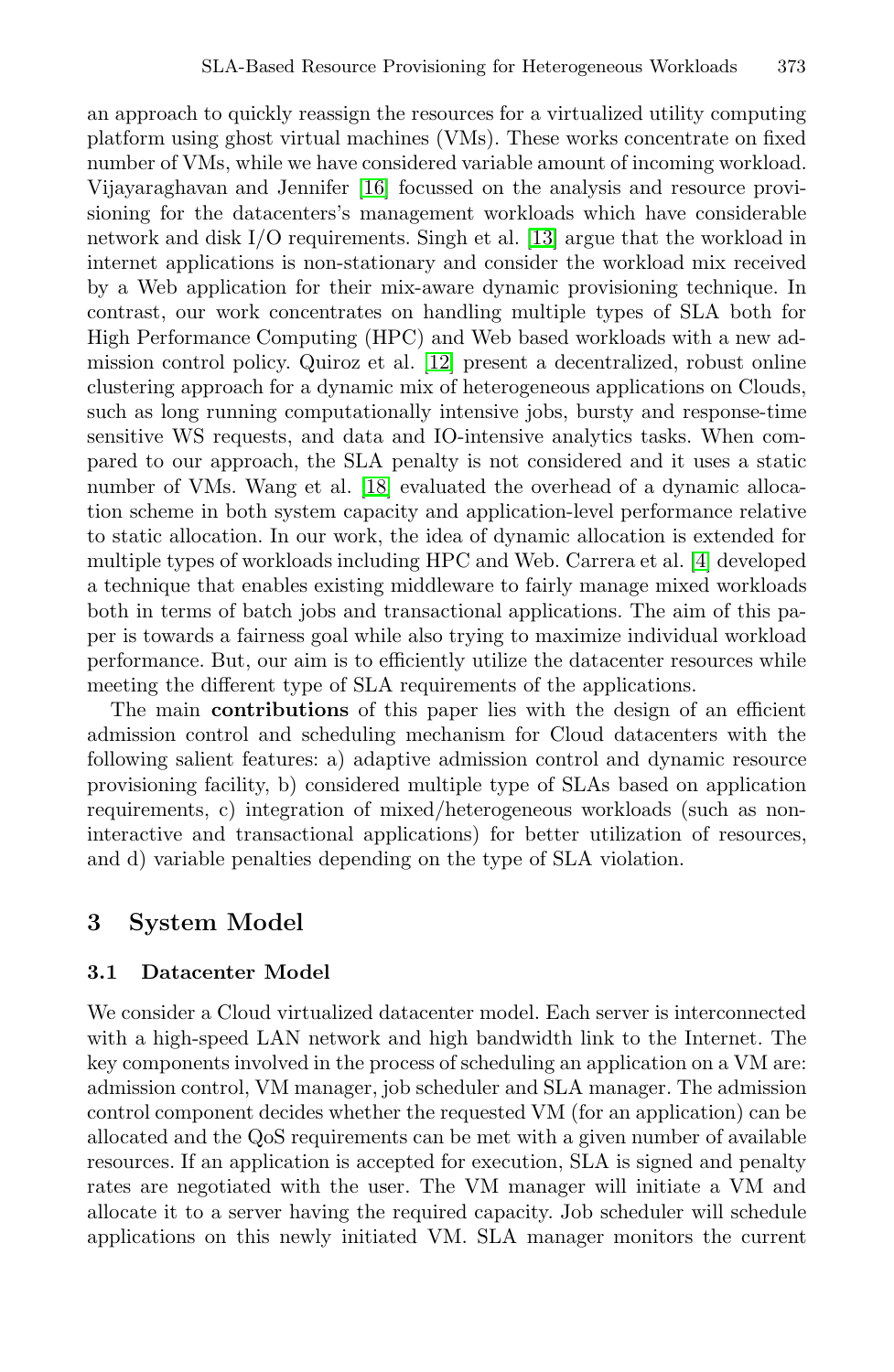SLAs and service level for each accepted application. We consider the two types of application workloads i.e., transactional and non-interactive batch jobs. Since both applications have different QoS requirements, different charging models are used. Transactional applications are offered a set of VMs with varying capacity to allow the user to choose as per his requirements and they can be charged on hourly basis. The auto-scaling facility can also be provided if resource demand exceeds the VM size allocated. In the next section, we discuss the two types of application workloads considered in this work along with their SLA definitions.

# **3.2 SLA and Application Models**

The transactional workloads include Web applications whose resource demand can vary with time. On the other hand, for the non-interactive workloads, we model the HPC compute intensive bag of task applications. Most of the scientific workloads include mostly independent single-machine jobs (tasks) grouped into single "bag of tasks" [\[6\]](#page-13-13). Thus, it is assumed that there is no data communication between each task. The SLA model, that is used as the basis for determining the VM capacity, is discussed in detail below. We consider a discrete-time scenario in which time is slotted into intervals with equal length (T).

**SLA Model for Transactional Workload:** A user gives QoS requirements in terms of response time  $t_i$  with each transactional application i. This response time requirement can be translated to CPU power  $\alpha_i$  needed to achieve this response time [\[4\]](#page-13-5). SLA will be broken if the capacity  $C_{t_i}$  allocated to the application is less than the required capacity at time *t*. A penalty *q* will incur if number of such violation increases beyond a threshold  $\beta_i$ . Thus, the net amount the user needs to pay at the end of the period  $(T_1, T_2)$  would be:  $r * \alpha_i * (T_2 - T_1) - q$ , if *r* is rate charged. Here, the user can choose three types of penalties:

- **Fixed Penalty:** The fixed penalty *q* is charged whenever the cloud provider fails to fulfil current capacity demand.
- **Delay-dependent Penalty:** The penalty is proportional to the delay incurred by the service provider in returning the capacity. If *q'* is the agreed penalty rate in the SLA and  $T_1$  and  $T_2$  are the time instants between which the capacity for the current demand is less than the reserved capacity (according to SLA), then the service provider's penalty due to the user is calculated as:  $q' * (T_2 - T_1)$ .
- **Proportional Penalty:** This is also a form of delay-dependent penalty, where the penalty to be credited to a user which is proportional to the difference between the user's provisioned capacity  $C_1$  and its current allocation  $C_2$ . If  $q'$  is the agreed penalty rate per unit capacity per unit time,  $T_1$  and  $T_2$  are the respective times when the capacity was requested and allocated, then the penalty is given as:  $q' * (T_2 - T_1) * (C_1 - C_2)$ .

SLA also contains the information regarding auto-scaling option. If the user choose this facility, when demand for resources increases beyond the initial requested amount, more resources will be allocated to meet this spike and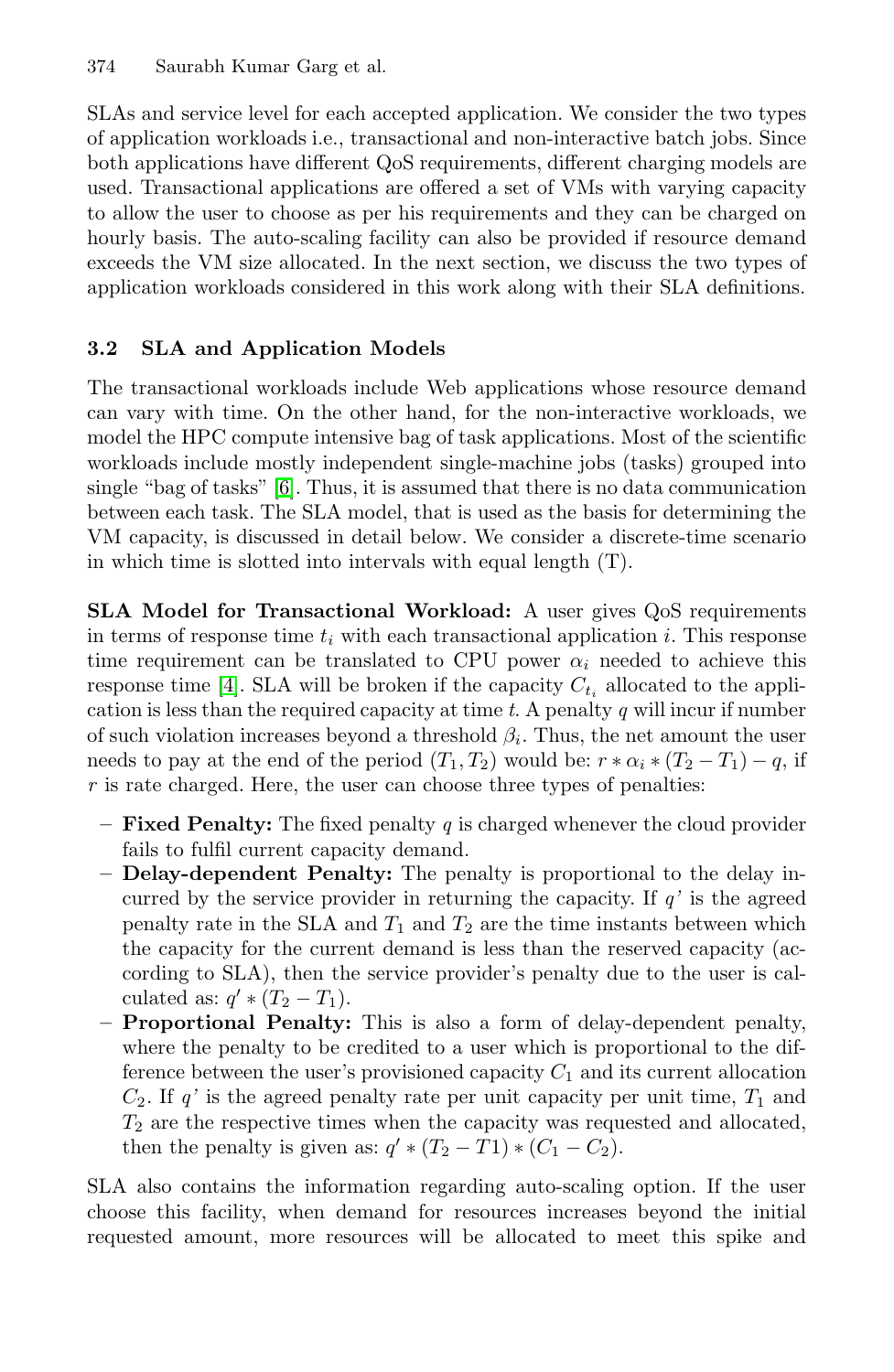automatically reduced when demand is decreased to a threshold. The Cloud provider can charge an additional amount for offering such flexibility.

**SLA Model for Non-interactive Batch Jobs:** QoS requirements for batch jobs are deadline and the amount of CPU time allocated. These jobs require performance based guarantees. Since, the performance of VMs allocated can vary with the usage of datacenter and we define SLA as the *p* amount of CPU Cycles to be provided by the Cloud provider before the deadline *d* in order to ensure successful completion of job. Let db be the delay before allocating  $p$  CPU cycles. Then, if the provider fails to complete the given job, following penalty applies:  $q = y * db$ , where y is the penalty rate.

### **4 Admission Control and Scheduling Policy**

As discussed in the earlier sections, we need to consider the requirements of two different application workloads before accepting the new requests and also while serving the accepted one. The main idea is to monitor the resource demand during the current time window in order to make decisions about the server allocations and job admissions during the next time window. Datacenter resource allocation is monitored and reconfigured in regular intervals. At a given point of time, it is assumed that if a host is idle for certain amount of time or not running any applications, then it will be switched-off. In each scheduling cycle, admission control and scheduling can perform three functions:

- **–** Admission Control: It decides to accept or reject a new application (transactional or batch) based on present and future resource availability.
- **–** SLA Enforcement: The resource demand of each application is monitored based on agreed QoS level guaranteed in SLAs. In this step, dynamic resource reconfiguration is done to handle the demand bursts of transactional applications and to meet SLA requirements.
- **–** Auto-Scaling: If the resource demand of any application exceeds the requested (reserved) capacity in the SLA, a new VM instance can be initiated based on the resource availability and auto-scaling thresholds.

All the above operations depend on the forecasting module which predicts the future resource availability and the expected resource demand of each application. We will discuss the above three functions and methodologies in following sections. The *batch job queue* component represents the queue of VMs (corresponding to each batch job) which are waiting for execution.

The *batch job queue* is sorted based on a *threshold time* up to which a batch job can be delayed without any penalty. Let the  $d$  be the deadline, MI be the CPU cycles (Millions of Instructions) required for completion of job, and C*min* be the Million of Instruction Per Second(MIPS) of smallest standardized VM offered by the Cloud provider, then the threshold time  $threshTime(i)$  for batch job *i* is calculated as :  $threshold = d - \frac{MI}{C_{min}}$ .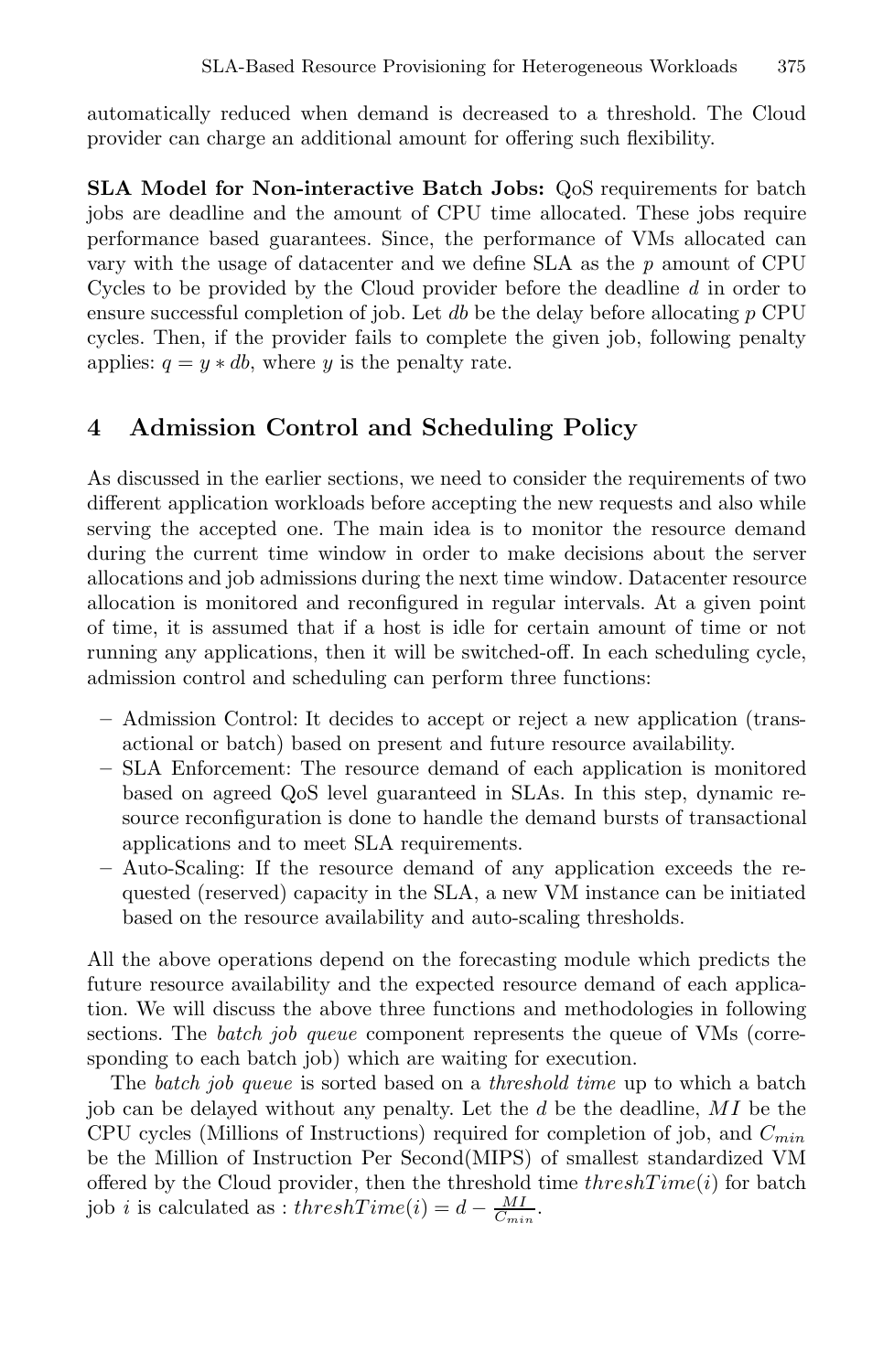#### **4.1 Forecasting Model**

In this paper, we have used an Artificial Neural Network (ANN) based forecasting model, which is a multi-layer feedforward network. It had been shown in literature  $[17][1]$  $[17][1]$  that ANNs perform better than other linear models (e.g., regression models), specifically, for more irregular series and for multiple-periodahead forecasting. Such neural network techniques has also been used and well studied in previous works for distributed application scheduling in context of Grids [\[5\]](#page-13-16). *It is important to note that it is not our goal here to determine the best prediction technique.* However, our contribution is that if the resource requirements of an application is well predicted, we can maximize the resource utilization considering different SLA requirements of different applications. In addition, our scheduling policy is designed to be robust and tolerant towards the incorrect prediction of the forecasting model.

In this paper, the standard Back Propagation (BP) algorithm is used to predict the CPU utilization. The forecasting model predicts one day utilization values of each VMs from one week data from the dataset, with minimum Root Mean Square Error (RMSE) network. Here, the ANN is modeled with one input layer, one output layer and variable hidden layers between the inputs and outputs. As all the nodes at each layer are interconnected by weights, a training algorithm is used to attain a set of weights that minimizes the difference between the predicted value and the actual output through the network. For a given resource usage of an application, the model can be tested for accuracy of prediction by varying the number of hidden layers, training set, and the learning rate. To avoid the overhead of forecasting, this process occur in offline mode.

The neural network considered in this paper, forecasts the CPU utilization with minimum RMSE network  $[10]$ . In the experiments<sup>1</sup>, a time series vector of CPU utilization for one week is given as an input. The number of hidden layers is varied to tune the performance of the network and through iterations it was found to be optimum at the value of 5 hidden layers. 80% of the data is considered for training and at any point of time 24 periods of CPU utilization for every next 5 minutes is forecasted. The learning rate is found to be optimum at 0.1. The network generates a neural model with minimum MSE (Mean Square Error) and outputs the minimum of RMSE. The 8064 instances of CPU utilization (About one month data, recorded on every five minutes) taken from workload traces is given as the input to the model and the CPU utilization for next one day (288 instances) are predicted.

#### **4.2 Admission Control and Scheduling**

In this process, the decision on whether an application can be accepted and executed based on the available resources and QoS requirements of the application. To estimate how much resources will be available, we used ANN forecasting model (described in the previous section) which predicts future demand of all

 $^{\rm 1}$  Please see section 5 for the details of web application workload.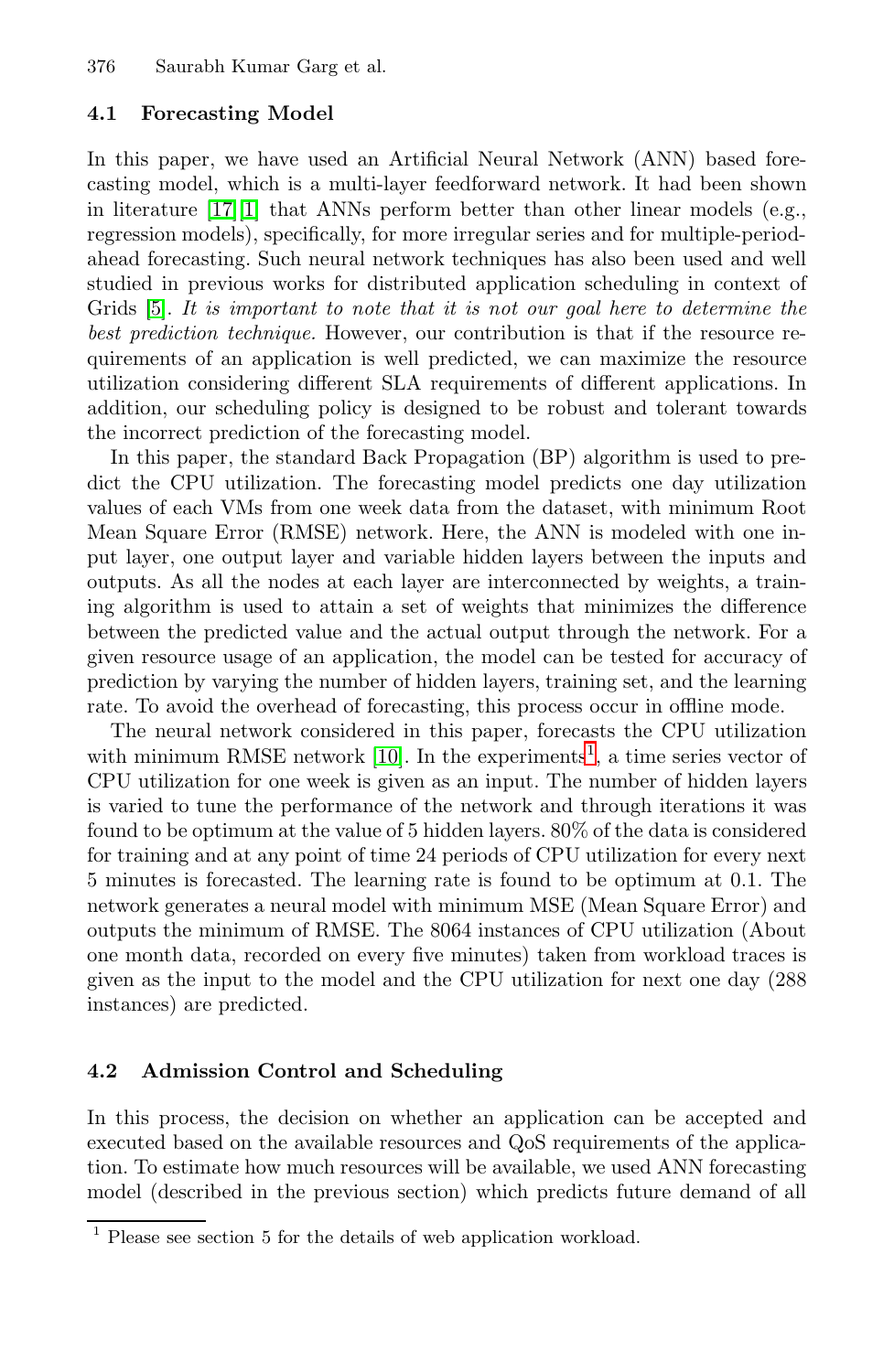accepted applications. If free resources on a host are sufficient to run the application, it will be accepted. The scheduling of application is based on following simple but effective principle:"*In initial allocation, for transactional applications, reserve resources are equivalent to their peak demand. For non-interactive jobs, scheduler tries to allocate slack of resources remaining on a host which is running a transactional application. At regular intervals, consolidate those VMs deployed on hosts which are not running any non-interactive jobs*".

The scheduler always tries to run non-interactive jobs with transactional applications whose resource demand is highly dynamic. This strategy aims to minimize the SLA violations and network overhead of VM migration. It is clear that, this strategy is quite different from general approaches used in previous works where, during migration, multiple types of SLAs are not considered. Each type of application has different resource demand characteristics and different QoS requirements. The details of admission control and scheduling for each of them are described below:

<span id="page-6-0"></span>

<span id="page-6-1"></span>**Fig. 1.** Job Scheduling Scenarios

**Non-Interactive Job:** The datacenter accepts the request for execution of a non-interactive batch job only when it can be allocated with the required amount of CPU capacity before its deadline. At any moment, when a job arrives for execution, datacenter have some servers running the workload and others which are switched-off to save the power. Thus, the scheduler first checks the resource availability of active servers where a Web application is already hosted. The resource availability on each host are calculated based on the forecasted server demand. To know whether the job can be successfully executed within its deadline, the start and completion time of each jobs is estimated based on resource availability on each host. Figure  $1(a)$  shows the four possible ways a given job can be scheduled. If the job can be completed before the deadline on any host then, the job is accepted by the datacenter for execution, otherwise it will be rejected. SLA is signed between both the user and the provider.

For scheduling, a VM image based on QoS requirement of a given job is created. The VM is deployed on a server  $(S_i)$  where the start time  $(Exp St)$  of job is minimum and with an already hosted Web VM. Thus, for execution the new HPC VM, it will utilize the slack resources on the server and such VM is termed as *dynamic HPC VM*. These HPC VMs are allowed to migrate and the resources allocated to them are also dynamic. In this case, if on the given host, there is already one HPC VM is running, then the new VM will be deployed after the completion of the job on the current VM (as demonstrated in Figure [1\(a\)\)](#page-6-0).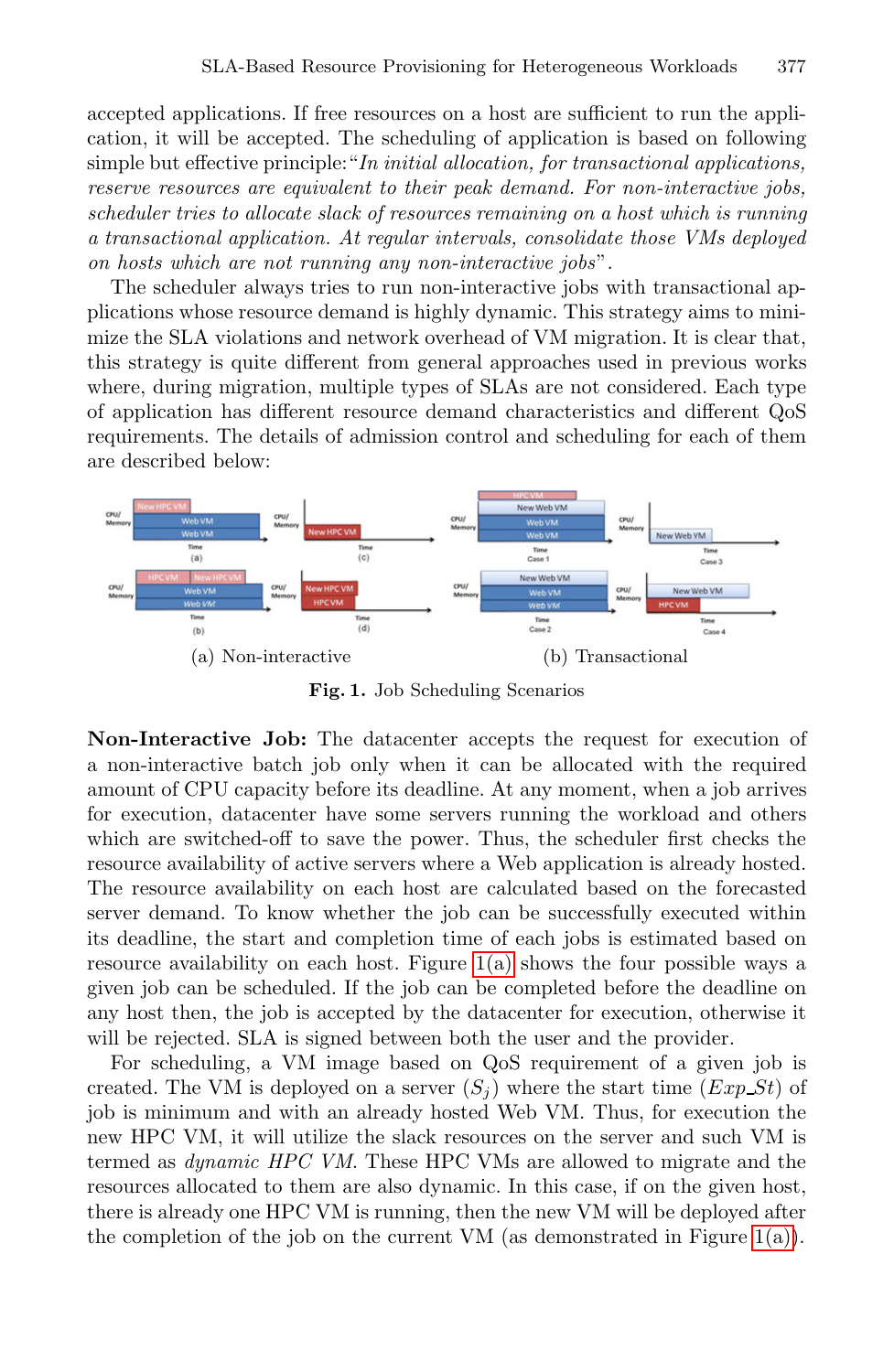If no such server is available and the threshold time of job is greater than the next scheduling interval, then the deployment of VM is delayed and job is queued up in the batch job Queue. This is done to exploit errors in the resource demand forecast. If actual demand of the resources is less than forecasted one, then some HPC job could finish before their estimated completion time. Thus, new VM can be deployed without switching on to the new servers. If the threshold time of the job is less than the next scheduling interval, then either it is scheduled on a server running only the HPC VMs, or a new server which is switched on. In this case, the VM deployment will be static. Therefore, these VMs are not allowed to migrate, and the resources allocated to them will not be changed till the agreed amount (as in SLA) of CPU cycles are used for its execution. These VMs are called *static HPC VM* indicated by a different color in Figure [1\(a\).](#page-6-0) This is done to avoid the effects of rescheduling of VMs on the network and on the other VMs running in the server.

**Transactional Applications:** A user having a transactional application can ask for VMs of different standard sizes offered by the Cloud provider. Let the user request for a VM with capacity  $C_k$ . A request is accepted when the datacenter can schedule the VM with capacity  $C_k$  on any server assuming all hosted Web VMs are running at 100% utilization and without considering resources used by dynamic HPC VMs. The Web VM is scheduled based on the best-fit manner. As Figure [1\(b\)](#page-6-1) shows, there are four possibilities to deploy the new Web VM.

| <b>Algorithm 1. SLA Enforcement and Rescheduling</b>                                                   |  |  |  |  |  |  |  |  |
|--------------------------------------------------------------------------------------------------------|--|--|--|--|--|--|--|--|
| <b>Input:</b> Current Utilization of VMs and Current Resource Demand                                   |  |  |  |  |  |  |  |  |
| <b>Output:</b> Decision on Capacity Planning and Auto-scaling                                          |  |  |  |  |  |  |  |  |
| (Web) Applications;<br>Notations:<br>$VM_{web-i}:$ VM<br>running<br>Transactional                      |  |  |  |  |  |  |  |  |
| $CurRes Demand(VM_{web-i}):$ Current Resource Demand; $CurAllocResVM_{web-i}:$ Current                 |  |  |  |  |  |  |  |  |
| Allocated Capacity; $ReservedRes(VM_{web-i})$ : Reserved VMs Capacity Specified in SLA; $VM_{hvc-i}$ : |  |  |  |  |  |  |  |  |
| VM running HPC Application                                                                             |  |  |  |  |  |  |  |  |
| 1: for Each $VM_{web-i}$ do                                                                            |  |  |  |  |  |  |  |  |
| 2:<br>Calculate the current resource demand $CurRes Demand(VM_{web-i})$                                |  |  |  |  |  |  |  |  |
| 3:<br>if $CurRes Demand(VM_{web-i}) < CurAllocResVM_{web-i}$ then                                      |  |  |  |  |  |  |  |  |
| 4:<br>Reduce the resource capacity of $VM_{web-i}$ to match the demand                                 |  |  |  |  |  |  |  |  |
| 5:<br>else<br>6:                                                                                       |  |  |  |  |  |  |  |  |
| if $CurRes Demon(VM_{web-i}) \leq ReservedRes(VM_{web-i})$ then                                        |  |  |  |  |  |  |  |  |
| 7:<br>Increase the resource capacity of $VM_{web-i}$ to match the demand                               |  |  |  |  |  |  |  |  |
| 8:<br>Reduce correspondingly the resource capacity allocated to HPC application $(VM_{hpc-i})$         |  |  |  |  |  |  |  |  |
| ) on the same server                                                                                   |  |  |  |  |  |  |  |  |
| 9:<br>else                                                                                             |  |  |  |  |  |  |  |  |
| 10:<br><b>if</b> SLA contains Auto-scaling Option then                                                 |  |  |  |  |  |  |  |  |
| 11:<br>Initiate new VMs and offload the application demand to new VMs                                  |  |  |  |  |  |  |  |  |
| 12:<br>end if                                                                                          |  |  |  |  |  |  |  |  |
| 13:<br>end if                                                                                          |  |  |  |  |  |  |  |  |
| 14:<br>end if                                                                                          |  |  |  |  |  |  |  |  |
| $15:$ end for                                                                                          |  |  |  |  |  |  |  |  |
| 16: for Each Batch Job $VM_{hpc-i}$ do                                                                 |  |  |  |  |  |  |  |  |
| 17:<br><b>if</b> slack resources available on the server where HPC VM is running then                  |  |  |  |  |  |  |  |  |
| 18:<br>Allocate the slack resources                                                                    |  |  |  |  |  |  |  |  |
| 19:<br>end if<br>20:                                                                                   |  |  |  |  |  |  |  |  |
| Recompute the estimated finish time of the job                                                         |  |  |  |  |  |  |  |  |
| 21:<br>Reschedule the Batch Job VM if missing the deadline.                                            |  |  |  |  |  |  |  |  |
| $22:$ end for                                                                                          |  |  |  |  |  |  |  |  |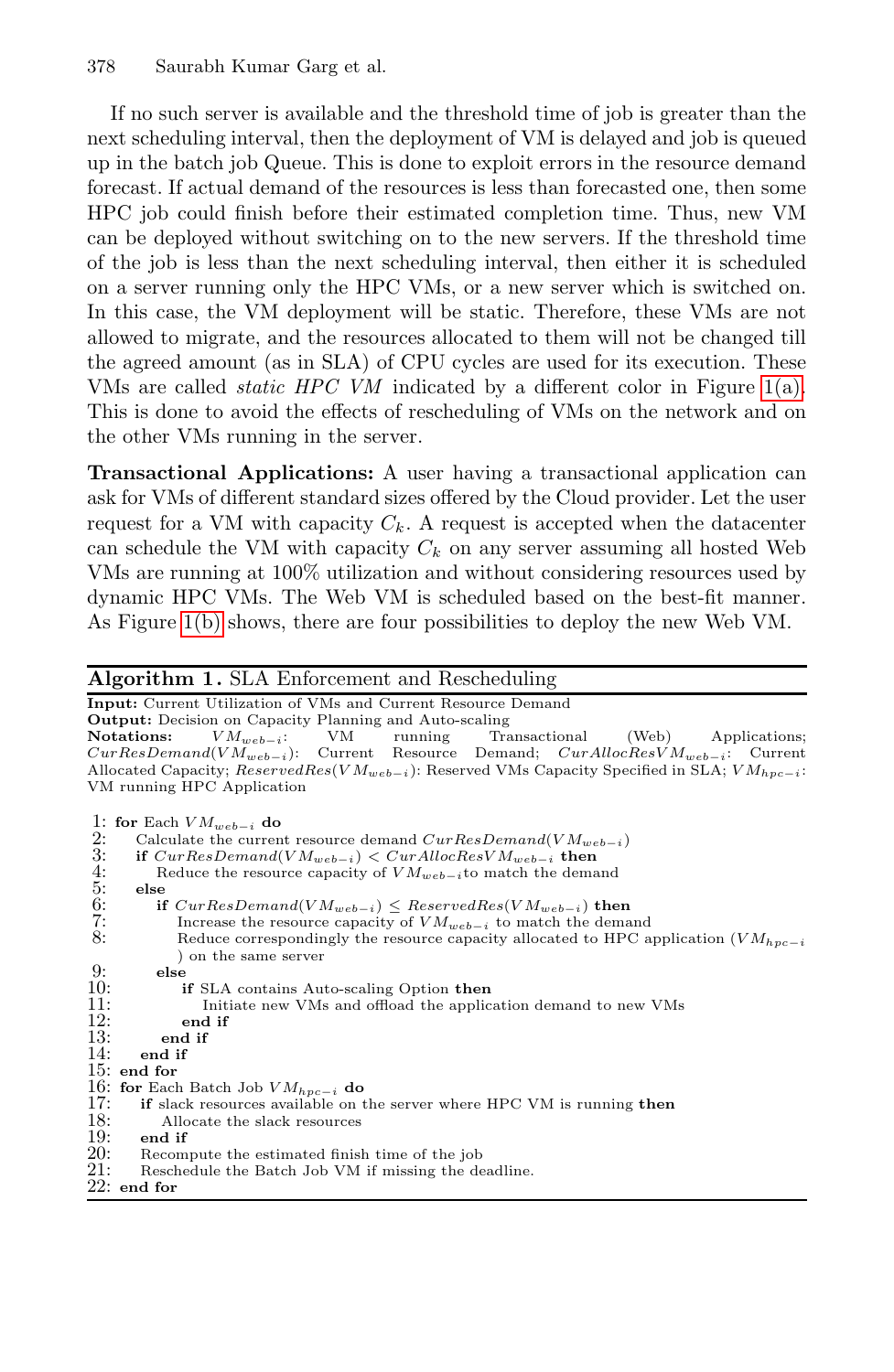Case 1: If new Web VM is deployed on a server hosting both a dynamic HPC VM and Web VMs, then the future resources available to the dynamic HPC VM will get affected. This scarcity of resources will delay the completion time of HPC job. Thus, the HPC VM will be paused and rescheduled (migrated) to other servers if the HPC job is missing its deadline after deployment of new Web VM. The rescheduling of HPC job is done in such a way that the minimum penalty occurs due to SLA violation.

Case 2 - 4: In these cases, since, while scheduling of new Web application, the full utilization of resources by other VMs is considered. Therefore, there will not be any perceptible effect on the execution of other VMs. It can be noted that in Case 4, since static HPC Vm (denoted by red color) is hosted therefore, the available resources on the server for executing new Web application will be the amount of resources unused by HPC VM.

#### **4.3 SLA Enforcement and Rescheduling of VMs**

To fulfil SLAs, the regular SLA monitoring of each application is required, since our initial allocation and admission control is based on the forecasting. The forecasting model only gives approximate future resource demand and thus there may be a time when SLAs are violated. The steps involved during SLA enforcement process is given in Algorithm 1. In every scheduling cycle, scheduler will do following functions: a) enforce SLAs and b) schedule the jobs from batchjob Queue, and c) Consolidation. For SLA enforcement, the resource demand for each transactional application till next scheduling cycle is recalculated (Line 1-2). If any Web VM requires less than the forecasted (currently allocated capacity) then the extra resources are allocated to HPC VM running on the same host (Line 3-5 and 20-21). Otherwise, if the Web VM requires more resources than allocated  $(\leq$  promised capacity in SLA), then the resources allocated to the VM are increased to match the demand (Line 6-7). Correspondingly, the resources allocated the HPC VM will be reduced (Line 8). If the Web VM requires resource capacity more than specified in SLA, then the decision is taken based on whether the user has opted for auto-scaling or not (Line 10-15). This process is repeated for each transactional application. After that, for each HPC job, their VM capacity is increased if some slack resources is available on the server where the VM is hosted (Line 17-18). Based on allocated resources to the HPC VM, the job completion time is recomputed (Line 20). If any HPC job which is currently running is expected to miss deadline, then its corresponding VM is migrated and scheduled on another server using strategies discussed in previous section (Line 21). Similar process is repeated for each HPC job (VM) in batch job queue. The scheduler consolidates Web VMs which are running on servers having no HPC VM. If due to consolidation, some Web VMs may be short of resources, in that case, SLA can be violated.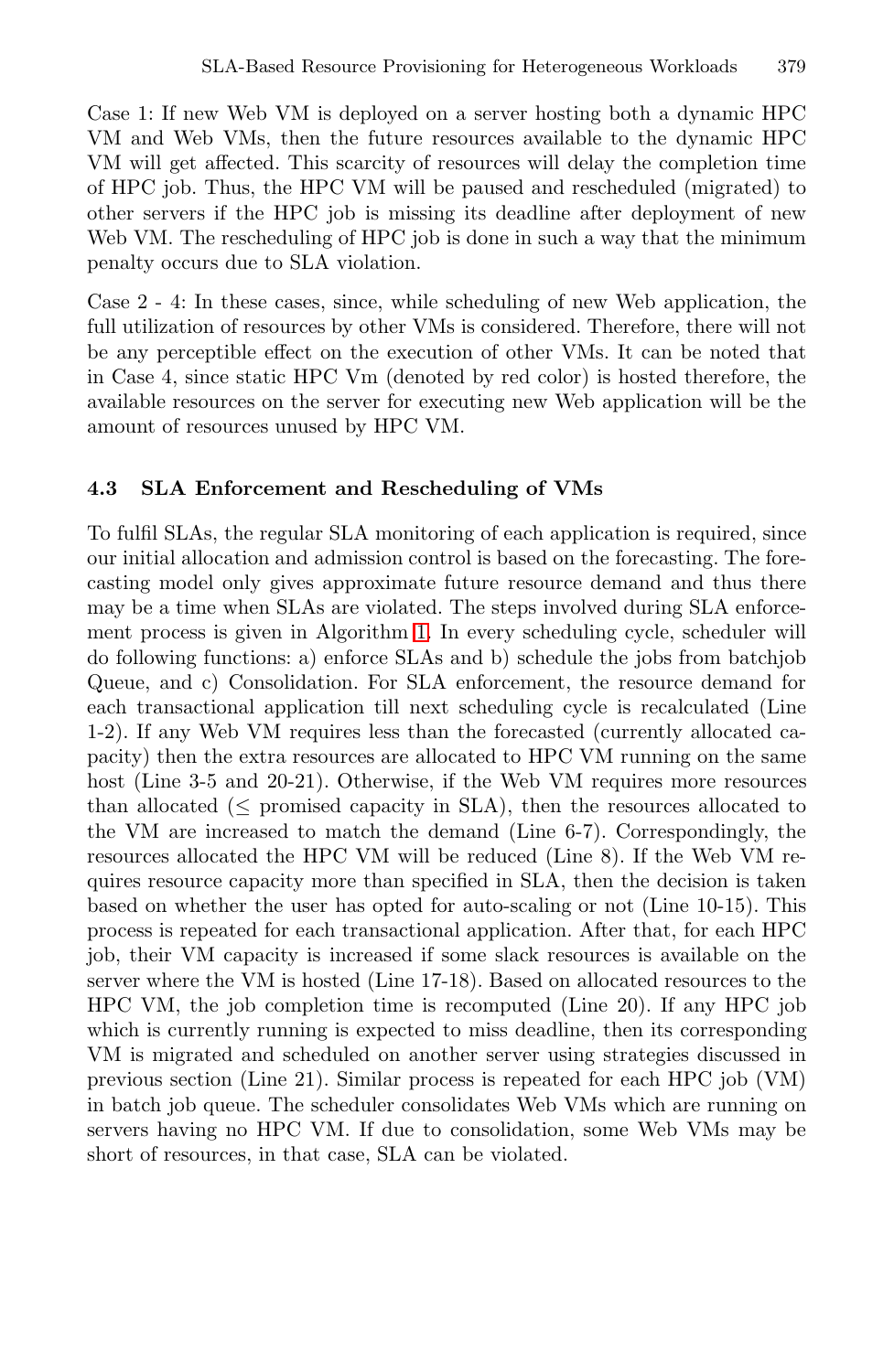# **5 Performance Evaluation**

We have simulated a datacenter that comprises of 1500 heterogeneous physical nodes. Simulation approach gives advantage of repeating the experiments under similar environment. Thus, it allows the comparison of different scheduling strategies. In addition, it is pretty difficult to gain workload for many real applications as they are considered in this work. Each node is modelled to have one CPU core with performance equivalent to 4000 Million Instructions Per Second (MIPS), 16 GB of RAM, 10 GB/s network bandwidth and 1 TB of storage. We have considered for different types of VMs with 1000, 2000, 2500 or 3500 MIPS. The smallest instance will be allocated 1 GB of RAM, 100 Mb/s network bandwidth and 1 GB of storage. The CPU MIPS ratings are similar to different Amazon EC2 instance sizes. The users submit requests for provisioning of 500 heterogeneous VMs. Each VM is randomly assigned a workload trace from one of the servers from the workload data as described in the following section. The pricing for each VM instance is taken same as used by Amazon EC2 for different sizes of VM. Even though only four types of VMs are considered, our model can be easily extended for other types of VM instances.

### **5.1 Workload Data**

For our experiments, we have used two different workloads data, each for transactional and non-interactive applications. For transactional data, data is collected from CoMon [\[11\]](#page-13-18), a monitoring infrastructure for PlanetLab (http: //comon.cs. princeton.edu). The data contains the CPU utilization, memory and bandwidth usage of more than thousand servers located at about 500 places around the world. The data has been collected for each five minutes during the period from the 22nd to 29th of July 2010. The data is interpolated to generate CPU utilization for every second. The data satisfy our requirement of transactional application and thus have some good number of peak utilization levels and very low off-peak utilization level: the average CPU utilization is below 50%. For noninteractive batch jobs, the LCG workload traces from Grid Workload Archive (GWA) [\[7\]](#page-13-19) are used. Since this paper focuses on studying the Cloud users with non-interactive applications, the GWA meets our objective by providing workload traces that reflect the characteristics of real applications running on one VM. From this trace, we obtain the submit time, requested number of VMs, and actual runtime of applications. Since workload traces do not contain any data on deadline and penalty rates specified in SLAs, for our evaluation, these are generated using uniform distribution. The deadline of a non-interactive application i is given by:  $SubTime(i) + Exerme(i) + Exerme(i) * \lambda$ , where  $SubTime$ is submit time and ExeTime is execution time.  $\lambda$  is urgency factor derived from uniformly distribution $(0,2)$ .

# **5.2 Performance Metrics**

The simulations have been run for 10 hours of each workload category to determine the resource provisioning policies that delivers the best utilization, the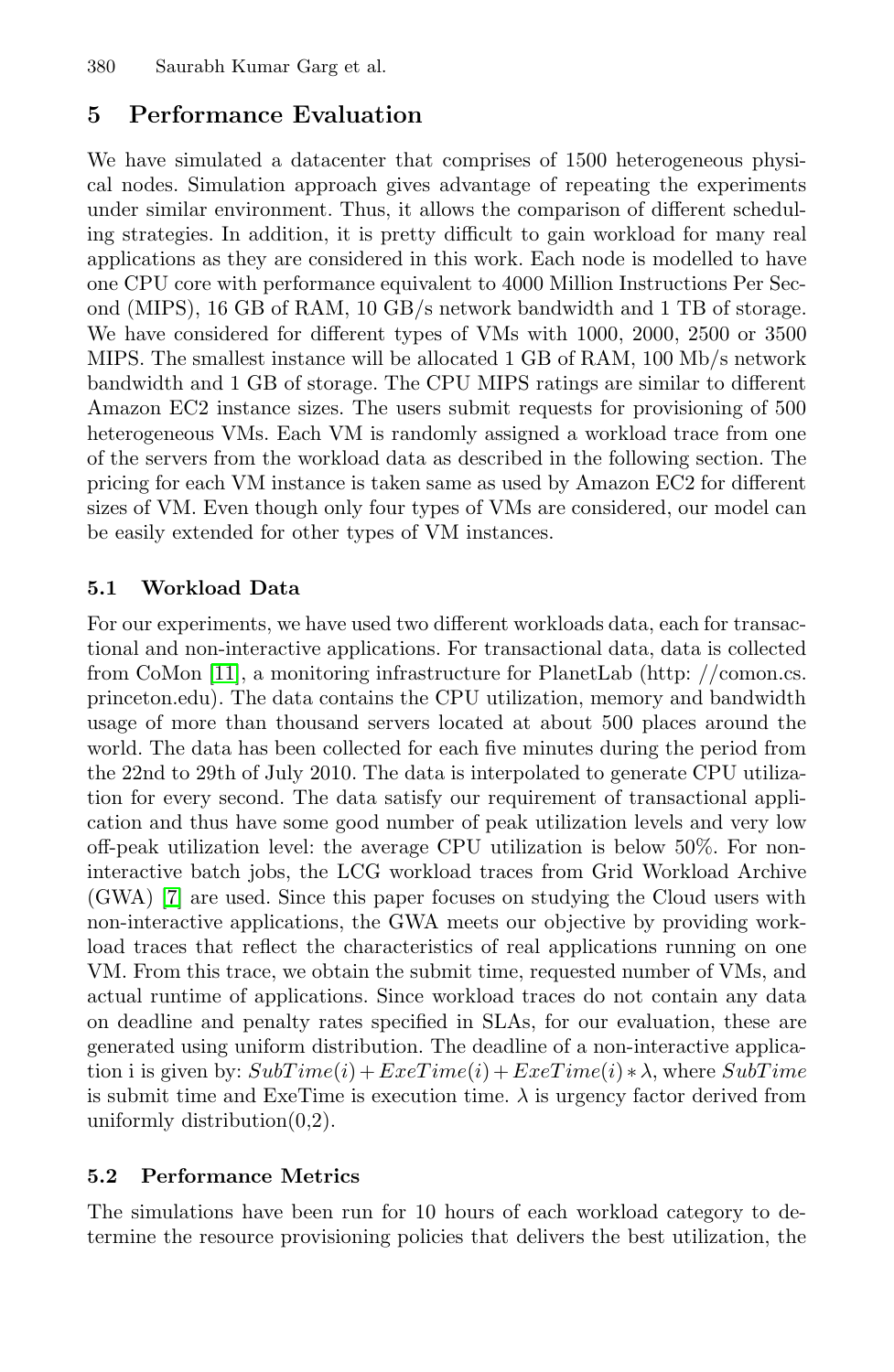<span id="page-10-0"></span>

**Fig. 2.** Effect on Datacenter Utilization

least number of SLA violation and VM migrations, and accepted maximum user requests. Two metrics are used to compare the policies: number of hosts utilized and revenue generated. We have compared our resource provisioning policy MWAP (Mixed Workload Aware Policy) against two other following well known strategies used in current datacenters:

- 1. Traditional Approach (*aka* Traditional): In this approach, during the whole VMs life cycle, an application will be allocated the capacity of server as specified in SLA. Thus, VM allocation will not change with time.
- 2. VM Migration and Consolidation Approach (*aka* withMigration): This strategy is used in various papers to address the problem of maximizing the utilization of datacenters [\[2\]](#page-13-20). In this approach, many VMs are consolidated based on one server and their usage. If an application demands more server capacity, either it is migrated or capacity of server assigned to the VM running the application is increased. Since VMMigration does not consider the SLA requirements of non-interactive applications, for fair comparison the VM capacity allocated to each such applications does not change with time. This reduces the chance of batch application to miss its deadline.

# **6 Analysis of Results**

Although several experiments are conducted by varying different parameters, due to space constraint, in this section, we discuss only the key results of our evaluation. All the results are summarized in Figure [2,](#page-10-0) Table [1](#page-11-0) and [2.](#page-11-1)

**Effect on Datacenter Utilization:** Since our main objective is to maximize the utilization of datacenter, first we compare all the techniques based on their effectiveness in maximizing the datacenter utilization. The datacenter utilization is indicated by the number of host which are used for a given workload. Thus, Figure [2,](#page-10-0) shows how the number of hosts utilized is varied with time to meet the SLA requirements of applications and complete them successfully. It can be noticed that number of VMs utilized by MWAP policy remains constant with time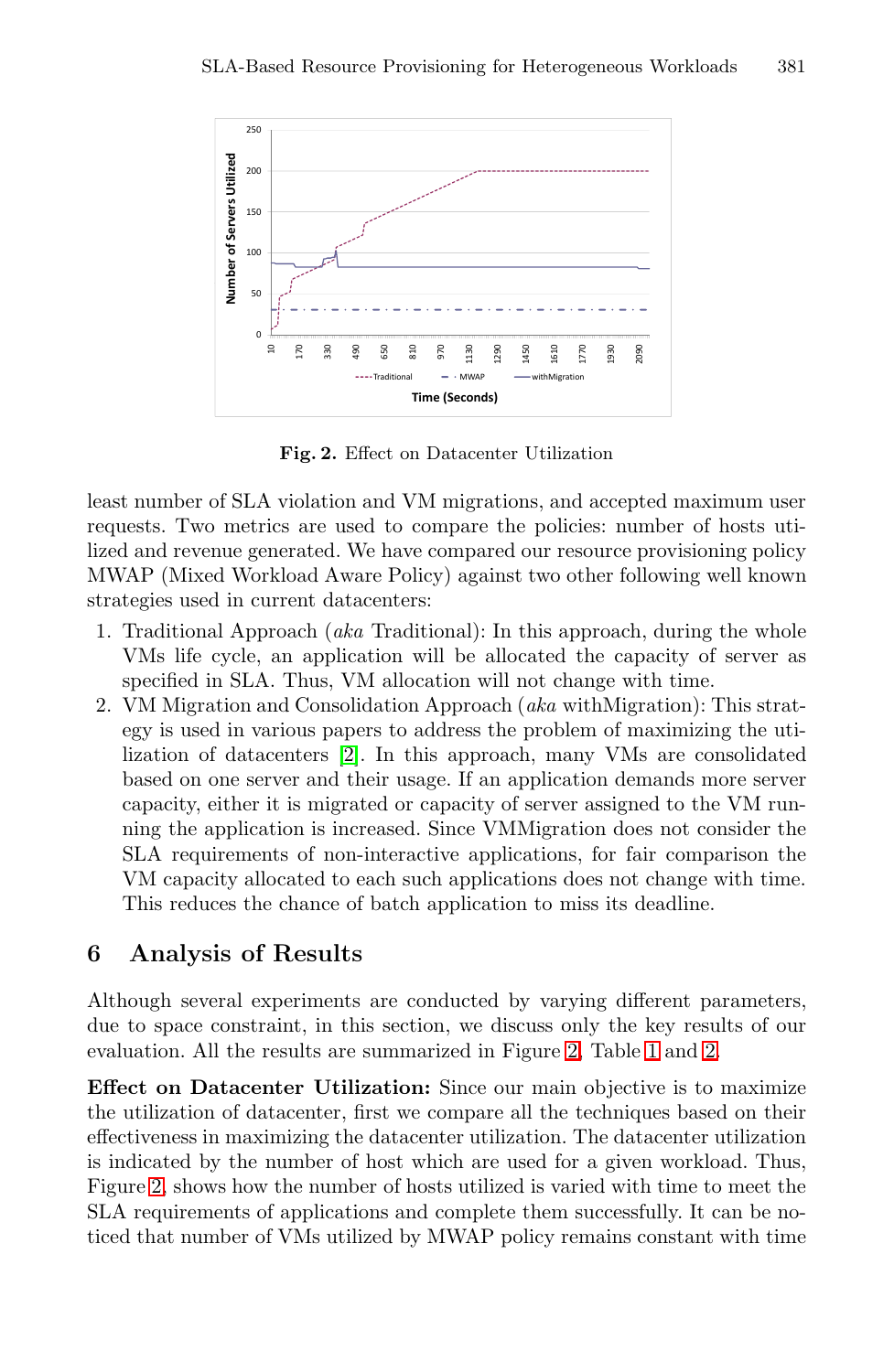and utilized about 60% less number of servers on average. The reason for such a large difference is that MWAP tries to run VMs of batch jobs by using unutilized resources of VMs running Web applications. With more batch job submissions, the number of servers used by the traditional approach has increased from almost zero to 200. This is due to static allocation of server capacity to VMs based on SLA requirements. In this case, with the time, number of active servers become almost constant since enough servers are available to meet the resource demand of incoming non-transactional workload. In the case of withMigration resource provisioning policy, there is an increase in the number of servers between  $T=300$ to T=400 due to high volume of batch job submissions. The later due to consolidation, withMigration policy reduces the number of server utilized to about 83. This clearly shows the importance of considering resource usage pattern of different type of applications, which can result in efficient datacenter utilization. Thus, datacenter can simultaneously serve more users with same server capacity.

<span id="page-11-0"></span>**Table 1.** Effect of SLA consideration on provider and user Parameters

<span id="page-11-1"></span>

| Policy        | Revenue  | Revenue<br>(Batch Jobs) Transactional |     | (Transactional) | VM Migrations SLA Violation Batch Job Completed |
|---------------|----------|---------------------------------------|-----|-----------------|-------------------------------------------------|
| Traditional   | 481848   | 647700                                |     |                 | 285                                             |
| withMigration | 31605    | 623370                                | 267 | 26              | 160                                             |
| <b>MWAP</b>   | 475732.8 | 647700                                | 69  |                 | 284                                             |

| Penalty Rate | Fixed       |  | Delay Dependent |    | Proportional |                                                                               |  |  |
|--------------|-------------|--|-----------------|----|--------------|-------------------------------------------------------------------------------|--|--|
|              |             |  |                 |    |              | (Penalty\$) SLA Violation Penalty(\$) SLA Violation Penalty(\$) SLA Violation |  |  |
|              |             |  |                 |    |              |                                                                               |  |  |
| Low          | 87.78063157 |  | 146.3010526     | 10 | 292.6021052  |                                                                               |  |  |
| Medium       | 219.4515789 |  | 365.7526316     | 10 | 731.5052631  | 10                                                                            |  |  |
| High         | 438.9031579 |  | 731.5052631     | 10 | 1463.010526  |                                                                               |  |  |

**Table 2.** Effect of different type of SLA penalties

**Effect on Revenue Generated and SLA Violation:** In general, the most important thing for a Cloud provider is, the profit generated by serving the VM request of users. Secondly, the Cloud provider wants is to satisfy as many users as possible by meeting their SLA requirements. Table [1](#page-11-0) gives the details of revenue generated for each type of applications i.e., batch jobs and transactional applications. The revenue generated from Traditional policy and the proposed policy MWAP are similar because of zero number of violations both for transactional and batch jobs. While, withMigration policy results in about 26 SLA violation due to the migration delays which results in reduction of revenue. The withMigration policy also results in very low batch job revenue. The reason behind this is migration delays which results in SLA penalty. Therefore, the consideration of SLA penalty with VM migration and consolidations plays an important role in dynamic resource provisioning, otherwise Cloud provider will incur huge revenue loss.

**Migration overhead and Batch Job Completion:** It is well known that VM migration is not free and it always incur some network and CPU overhead. In this section, we will show the number of migrations MWAP required to perform in order to meet the SLA requirements in comparison to withMigration approach.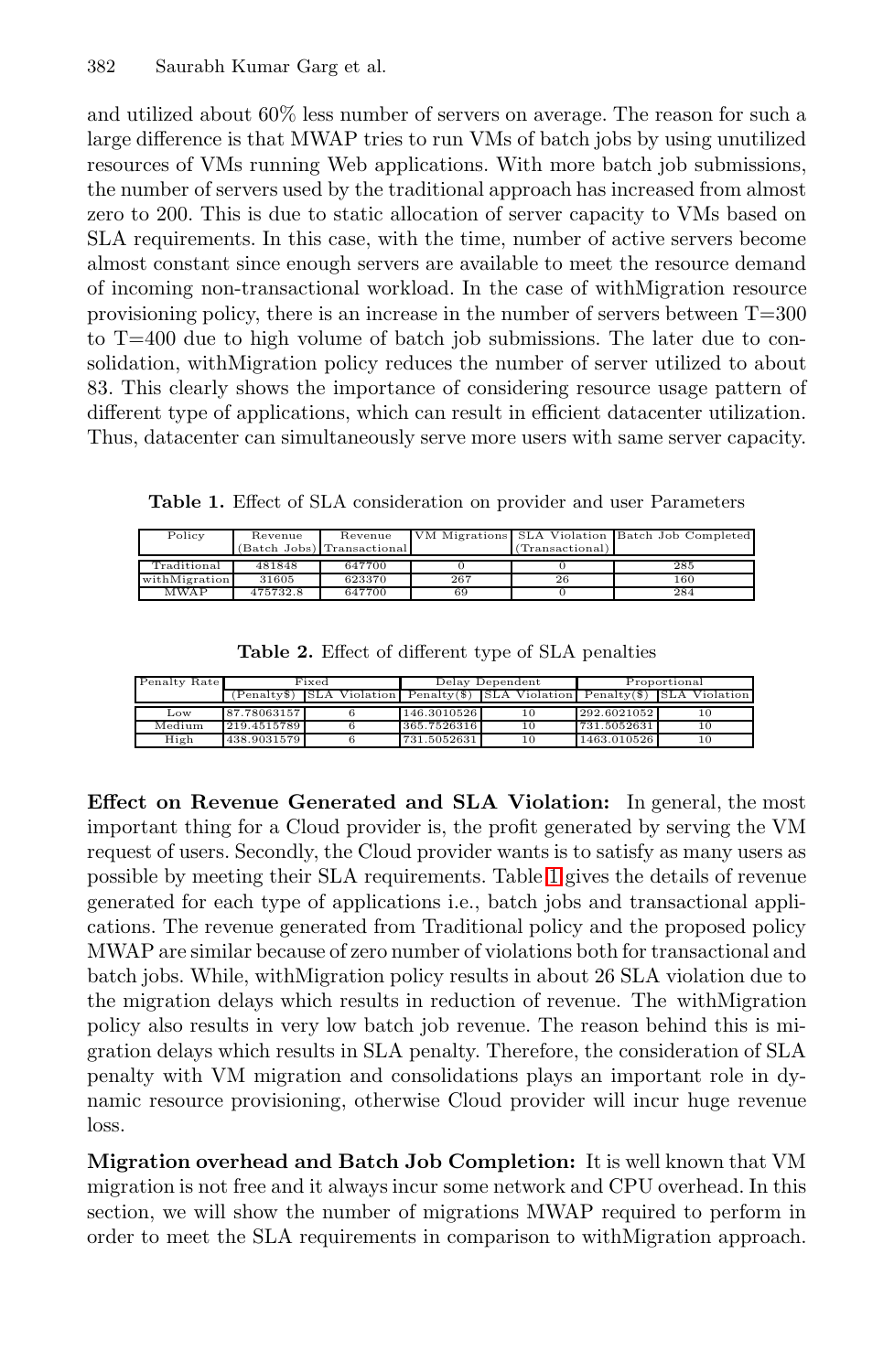It can be clearly noticed from Table [1,](#page-11-0) the huge reduction in VM migration by MWAP policy which results in almost 75% less number of migrations. The with-Migration policy tries to optimize the utilization by migrating and consolidating the underutilized VMs which results in very high number of migrations. The migration overhead causes unnecessary delays in batch job execution which results in almost 45% (Table [1](#page-11-0) : Batch Job Completed) of successful completions before deadline. This problem can further increase if the number of VMs initiated is not constant, which is accounted in our MWAP by using intelligent admission control policy.

**Effect of SLAs Types:** In this section, we present the further results on the importance of considering different types of SLA penalties (requirements) along with dynamic provisioning of VMs within a Cloud datacenter. Since, there is no SLA violations noticed in the case of MWAP, we have conducted the experiments using withMigration policy to understand the role of different types of SLA penalties (fixed, delay dependent and proportional) in resource allocation. For each application, Table [2](#page-11-1) summarizes the results with variation of penalty rate  $(q)$  from low to high. The proportional penalty incur almost 50% more in comparison to other penalties. As the penalty rate is varied, the total penalty incurred becomes more and more prominent. Since, in withMigration policy, there is no consideration of type of SLA penalties, as it results in more number of SLAs with delay-dependent and proportional penalty, and this further enhances the penalty. Thus, while doing resource allocation, the provisioning policy should take into account these penalty types and give priority to the applications with low penalty rates.

# **7 Conclusions and Future Directions**

In this work, we have proposed a novel technique that maximizes the utilization of datacenter and allows the execution of heterogenous application workloads, particularly, transactional and non-interactive jobs, with different SLA requirements. Our approach dynamically assigns VMs in such a way that SLA signed with customer can be met without any penalty. The paper, also describes how the proposed technique can easily integrate with the admission control and facilities like autoscaling offered by the Cloud providers. By extensive performance evaluation, it is demonstrated that, the proposed mechanism MWAP reduces number of servers utilized by 60% over other strategies like consolidation and migration with negligible SLA violation. Our proposed mechanism MWAP performs reasonably well and is easily implementable in a real Cloud Computing environment.

Therefore, we demonstrate that for designing more effective dynamic resource provisioning mechanisms, it is important to consider different types of SLAs along with their penalties and the mix of workloads for better resource provisioning and utilization of datacenters; otherwise it will not only incur unnecessary penalty to Cloud provider but can also lead to under utilization of resources. This motivates further enquiry into exploration of optimizing the resource provisioning techniques by extending our approach to other type of workloads such